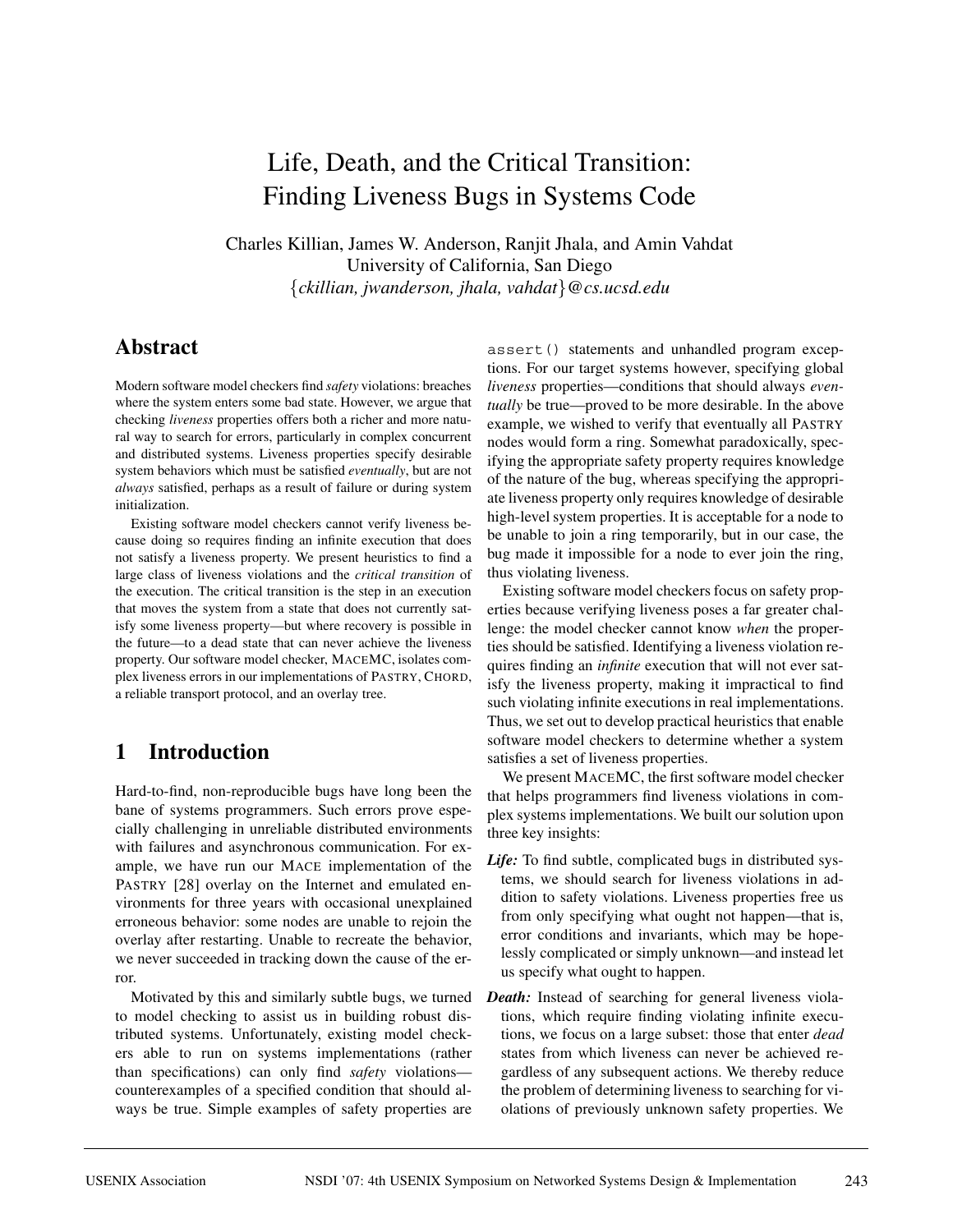present a novel heuristic to identify dead states and locate executions leading to them by combining exhaustive search with long random executions.

*Critical Transition:* To understand and fix a liveness error, the developer must painstakingly analyze the tens of thousands of steps of the non-live execution to find where and how the system became dead. We show how to extend our random execution technique to automatically search for the *critical transition*, the step that irrecoverably cuts off all possibility of ever reaching a live state in the future.

To further help the programmer understand the cause of an error, we developed MDB, an interactive debugger providing forward and backward stepping through global events, per-node state inspection, and event graph visualization. In our experience, MDB, together with the critical transition automatically found by MACEMC, reduced the typical human time required to find and fix liveness violations from a few hours to less than 20 minutes.

Using MACEMC and MDB, we found our PASTRY bug: under certain circumstances, a node attempting to rejoin a PASTRY ring using the same identifier was unable to join because its join messages were forwarded to unjoined nodes. This error was both sufficiently obscure and difficult to fix that we decided to check how FREEP-ASTRY [1], the reference implementation, dealt with this problem. The following log entry in a recent version of the code (1.4.3) suggests that FREEPASTRY likely observed a similar problem: "Dropped JoinRequest on rapid rejoin problem – There was a problem with nodes not being able to quickly rejoin if they used the same NodeId. Didn't find the cause of this bug, but can no longer reproduce."

We have found 52 bugs using MACEMC thus far across a variety of complex systems. While our experience is restricted to MACEMC, we believe our random execution algorithms for finding liveness violations and the critical transition generalize to any state-exploration model checker capable of replaying executions. It should therefore be possible to use this technique with systems prepared for other model checkers by defining liveness properties for those systems. Although our approach to finding liveness violations is necessarily a heuristic—a proof of a liveness violation requires finding an infinite execution that never satisfies liveness—we have not had any false positives among the set of identified violations to date.

# **2 System Model**

Software model checkers find errors by exploring the space of possible executions for systems implementations. We establish the MACEMC system model with our simplified definitions of programs and properties (see [19] for the classical definitions). We then discuss the relationship between liveness and safety properties.

**Distributed Systems as Programs** We model-check distributed systems by composing every node and a simulated network environment in a single program (cf. §4.1 for the details of preparing unmodified systems for model checking). A program *state* is an assignment of values to variables. A *transition* maps an input state to an output state. A *program* comprises a set of variables, a set of initial states, and a set of transitions. A *program execution* is an infinite sequence of states, beginning in an initial program state, with every subsequent state resulting from the application of some transition (an atomic set of machine instructions) to its predecessor. Intuitively, the set of variables corresponds to those of every node together with the distributed environment, such as the messages in the network. Thus, a state encodes a snapshot of the entire distributed system at a given instant in time.

Conceptually, each node maintains a set of pending events. At each step in the execution, the model checker selects one of the nodes and an event pending at that node. The model checker then runs the appropriate event handler to transition the system to a new state. The handler may send messages that get added to event queues of destination nodes or schedule timers to add more events to its pending set. Upon completing an event handler, control returns to the model checker and we repeat the process. Each program execution corresponds to a scheduling of interleaved events and a sequence of transitions.

**Properties** A *state predicate* is a logical predicate over the program variables. Each state predicate evaluates to TRUE or FALSE in any given state. We say that a state *satisfies* (resp., *violates*) a state predicate if the predicate evaluates to TRUE (resp., FALSE) in the state.

- *Safety Property:* a statement of the form *always* p where p is a *safety (state) predicate*. An execution *satisfies* a safety property if *every* state in the execution satisfies p. Conversely, an execution *violates* a safety property if *some* state in the execution violates *p*.
- *Liveness Property:* a statement of the form *always eventually* p where p is a *liveness (state) predicate*. We define program states to be in exactly one of three categories with respect to a liveness property: *live*, *dead*, or *transient*. A live state satisfies p. A transient state does not satisfy  $p$ , but some execution through the state leads to a live state. A dead state does not satisfy  $p$ , and no execution through the state leads to a live state. An execution *satisfies* a liveness property if every suffix of the execution contains a live state. In other words, an execution satisfies the liveness property if the system enters a live state infinitely often during the execution. Conversely, an execution *violates* a liveness property if the execution has a suffix without any live states.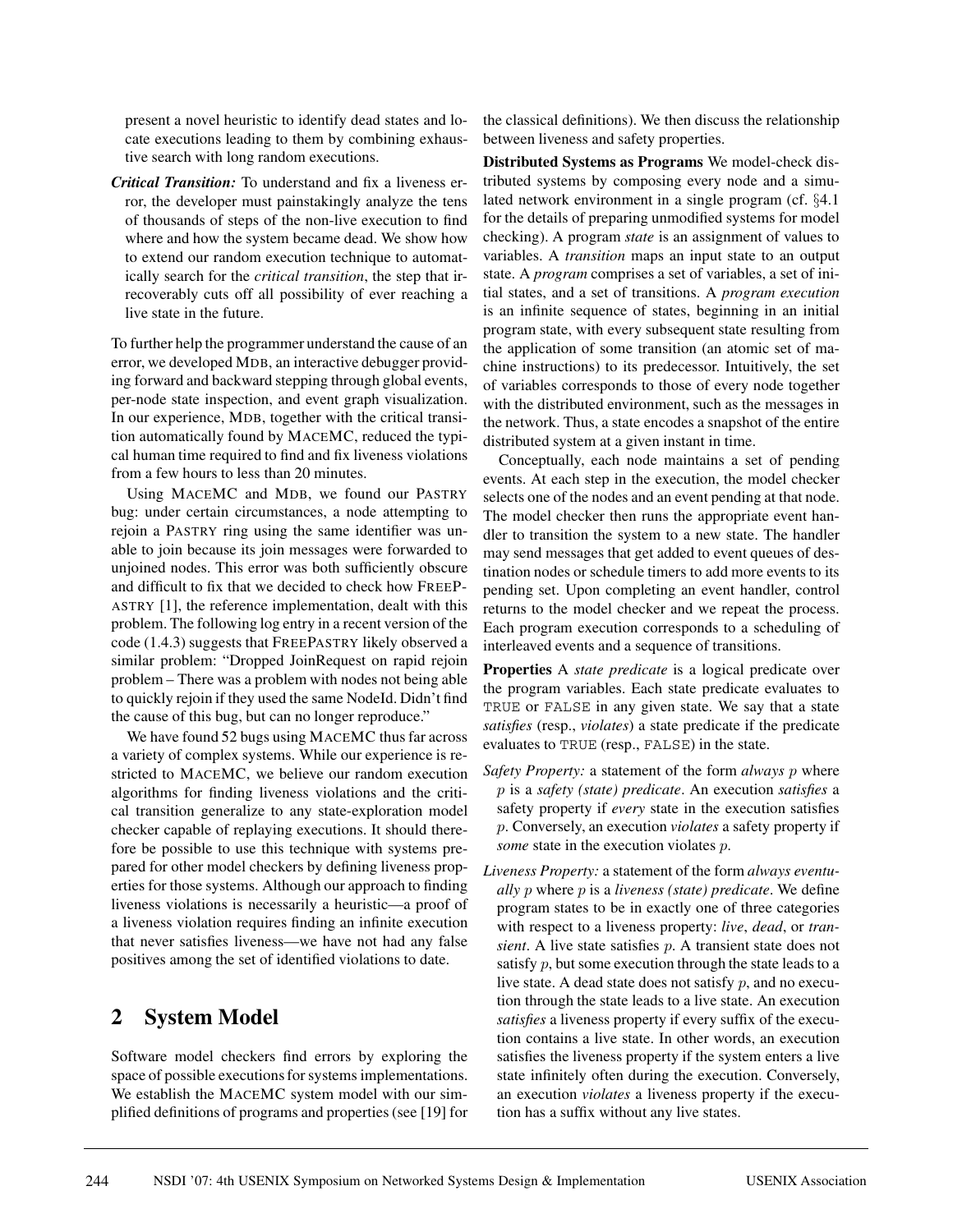| System               | Name                                         | Property   |                                                                                       |  |  |  |  |
|----------------------|----------------------------------------------|------------|---------------------------------------------------------------------------------------|--|--|--|--|
| Pastry               | AllNodes                                     | Eventually | $\forall n \in nodes : n.(successor)^* \equiv nodes$                                  |  |  |  |  |
|                      |                                              |            | Test that all nodes are reached by following successor pointers from each node.       |  |  |  |  |
|                      | SizeMatch                                    | Always     | $\forall n \in nodes : n.myright.size() + n.myleft.size() = n.myleafset.size()$       |  |  |  |  |
|                      |                                              |            | Test the sanity of the leafset size compared to left and right set sizes.             |  |  |  |  |
| Chord                | <b>AllNodes</b>                              | Eventually | $\forall n \in nodes : n.(successor)^* \equiv nodes$                                  |  |  |  |  |
|                      |                                              |            | Test that all nodes are reached by following successor pointers from each node.       |  |  |  |  |
|                      | <b>SuccPred</b>                              | Always     | $\forall n \in nodes : \{n,predecessor = n, me \iff nsuccessor = n, me\}$             |  |  |  |  |
|                      |                                              |            | Test that a node's predecessor is itself if and only if its successor is itself.      |  |  |  |  |
| RandTree             | <b>OneRoot</b>                               | Eventually | for exactly 1 $n \in \text{nodes} : n.isRoot$                                         |  |  |  |  |
|                      |                                              |            | Test that exactly one node believes itself to be the root node.                       |  |  |  |  |
|                      | <b>Timers</b>                                | Always     | $\forall n \in nodes : \{(n.state = init)    (n.recovery.next Scheduled() \neq 0)\}\$ |  |  |  |  |
|                      |                                              |            | Test that either the node state is <i>init</i> , or the recovery timer is scheduled.  |  |  |  |  |
| <b>MaceTransport</b> | AllAcked                                     | Eventually | $\forall n \in \textbf{nodes} : n.inflightSize() = 0$                                 |  |  |  |  |
|                      |                                              |            | Test that no messages are in-flight (i.e., not acknowledged).                         |  |  |  |  |
|                      | No corresponding safety property identified. |            |                                                                                       |  |  |  |  |

Table 1: Example predicates from systems tested using MACEMC. *Eventually* refers here to *Always Eventually* corresponding to Liveness properties, and *Always* corresponds to Safety properties. The syntax allows a regular expression expansion '\*', used in the AllNodes property.

It is important to stress that liveness properties, unlike safety properties, apply over entire program executions rather than individual states. Classically, states cannot be called live (only executions)—we use the term live state for clarity. The intuition behind the definition of liveness properties is that any violation of a liveness state predicate should only be temporary: in any live execution, regardless of some violating states, there must be a future state in the execution satisfying the liveness predicate.

Table 1 shows example predicates from systems we have tested in MACEMC. We use the same liveness predicate for PASTRY and CHORD, as both form rings with successor pointers.

**Liveness/Safety Duality** We divide executions violating liveness into two categories: Transient-state and Deadstate. *Transient-state (TS) liveness violations* correspond to executions with a suffix containing only transient states. For example, consider a system comprising two servers and a randomized job scheduling process. The liveness property is that eventually, the cumulative load should be balanced between the servers. In one TS liveness violation, the job scheduling process repeatedly prefers one server over the other. Along a resulting infinite execution, the cumulative load is never balanced. However, at every point along this execution, it is possible for the system to recover, e.g., the scheduler could have balanced the load by giving enough jobs to the underutilized server. Thus, all violating states are transient and the system never enters a dead state.

*Dead-state (DS) liveness violations* correspond to an execution with any dead state (by definition all states following a dead state must also be dead because recovery is impossible). Here, the violating execution takes a *critical transition* from the last transient (or live) state to the first dead state. For example, when checking an overlay tree (cf. §6), we found a violating execution of the "One-Root" liveness state predicate in Table 1, in which two trees formed independently and never merged. The critical transition incorrectly left the recovery timer of a node A unscheduled in the presence of disjoint trees. Because only A had knowledge of members in the other tree, the protocol had no means to recover.

Our work focuses on finding DS liveness violations. We could have found these violations by using safety properties specifying that the system never enters the corresponding dead states. Unfortunately, these safety properties are often impossible to identify *a priori*. For instance, consider the liveness property "AllNodes" for CHORD shown in Table 1: eventually, all nodes should be reachable by following successor pointers. We found a violation of this property caused by our failure to maintain the invariant that in a one-node ring, a node's predecessor and successor should be itself. Upon finding this error, we added the corresponding safety property for CHORD. While we now see this as an "obvious" safety property, we argue that exhaustively listing all such safety properties *a priori* is much more difficult than specifying desirable liveness properties.

Moreover, liveness properties can identify errors that in practice are infeasible to find using safety properties. Consider the "AllAcked" property for our implementation of a transport protocol, shown in Table 1. The property is for the test application, which sends a configurable total number of messages to a destination. It states that all sent messages should eventually be acknowledged by the destination (assuming no permanent failures): the transport adds a message to the inflight queue upon sending and removes it when it is acknowledged. The corresponding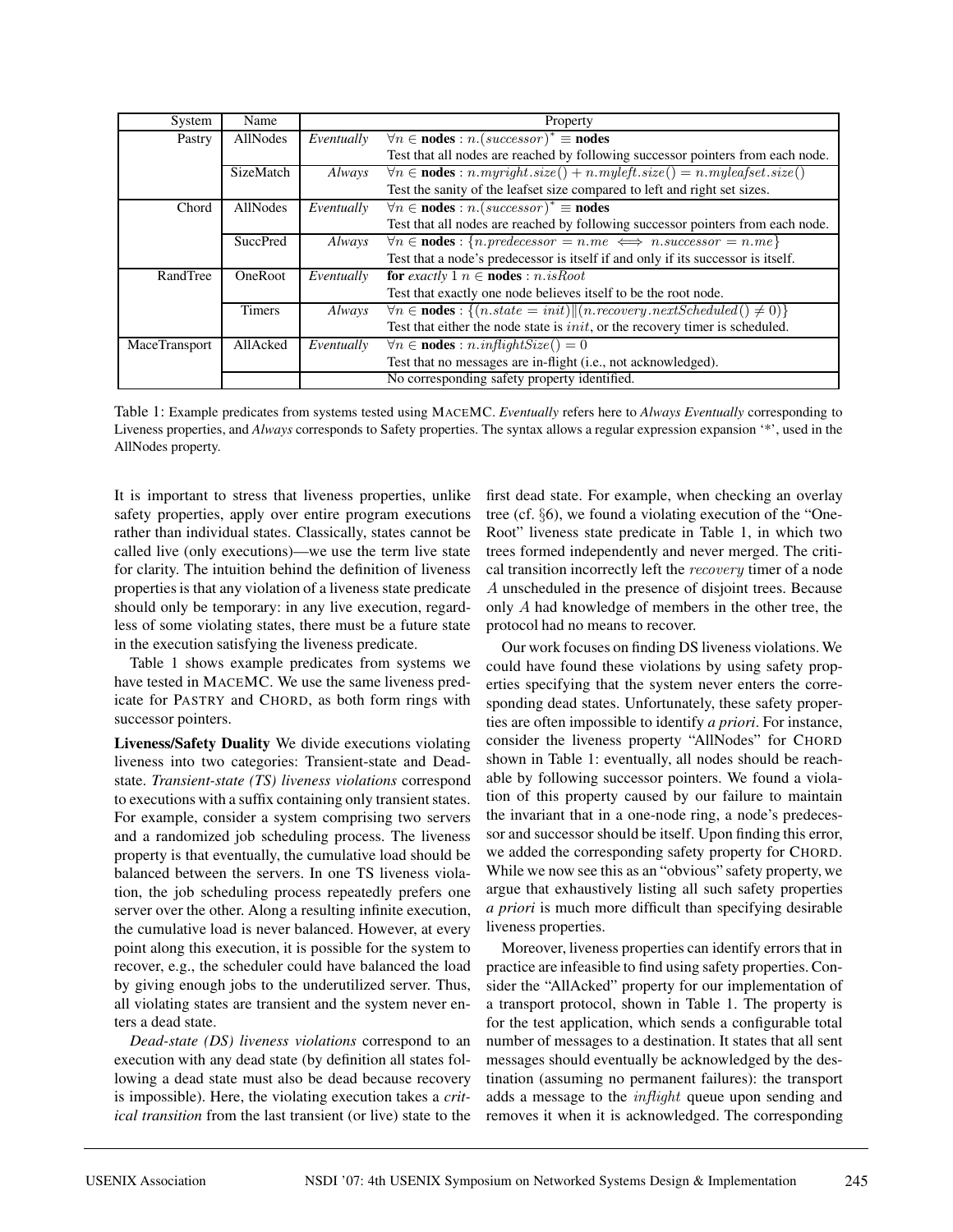safety property would have to capture the following: "Always, for each message in the *inflight* queue or retransmission timer queue, either the message is in flight (in the network), or in the destination's receive socket buffer, or the receiver's corresponding IncomingConnection.next is less than the message sequence number, or an acknowledgment is in flight from the destination to the sender with a sequence number greater than or equal to the message sequence number, or the same acknowledgment is in the sender's receive socket buffer, or a reset message is in flight between the sender and receiver (in either direction), or ..." Thus, attempting to specify certain conditions with safety properties quickly becomes overwhelming and hopelessly complicated, especially when contrasted with the simplicity and succinctness of the liveness property: "Eventually, for all  $n$  in nodes,  $n.inflightSize() = 0$ ," i.e., that eventually there should be no packets in flight.

Thus, we recommend the following iterative process for finding subtle protocol errors in complex concurrent environments. A developer begins by writing desirable highlevel liveness properties. As these liveness properties typically define the correct system behavior in steady-state operation, they are relatively easy to specify. Developers can then leverage insight from DS liveness violations to add new safety properties. In Table 1, we show safety properties that became apparent while analyzing the corresponding DS liveness violations. While safety properties are often less intuitive, the errors they catch are typically easier to understand—the bugs usually do not involve complex global state and lie close to the operations that trigger the violations.

# **3 Model Checking with MACEMC**

This section presents our algorithms for finding liveness and safety violations in systems implementations. We find potential liveness violations via a three-step state exploration process. While our techniques do not present proofs for the existence of a liveness violation, we have thus far observed no false positives. In practice, all flagged violations must be human-verified, which is reasonable since they point to bugs which must be fixed. As shown in Figure 1, our process isolates executions leading the system to dead states where recovery to a configuration satisfying the liveness state predicate becomes impossible.

**Step 1: Bounded depth-first search (BDFS)** We begin by searching from an initial state with a bounded depthfirst search. We exhaustively explore all executions up to some fixed depth in a depth-first manner and then repeat with an increased depth bound. Due to state explosion, we can only exhaustively explore up to a relatively shallow depth of transitions (on the order of 25-30); as system ini-



Figure 1: **State Exploration** We perform bounded depth-first search (BDFS) from the initial state (or search prefix): most periphery states are indeterminate, i.e., not live, and thus are either dead or transient. We execute random walks from the periphery states and flag walks not reaching live states as suspected violating executions.

tialization typically takes many more transitions (cf. Figure 2), the vast majority of states reached at the periphery of the exhaustive search are not live. We call these states *indeterminate* because at this point we do not yet know whether they are dead or transient.

**Step 2: Random Walks** While the exhaustive search is essential to finding a candidate set of liveness violations, to prune the false positives, we must distinguish the dead from the transient states. To do so, we perform long random walks to give the system sufficient time to enter a live state. If the system still fails to reach a live state by the end of the walk, we flag the execution as a suspected liveness violation. Our random walks typically span tens or hundreds of thousands of transitions to minimize the likelihood of false positives.

**Step 3: Isolating the Critical Transition** The model checker presents the execution exhibiting a suspected liveness violation to the developer to assist in locating the actual error. The programmer cannot understand the bug simply by examining the first states that are not live, as these are almost always transient states, i.e., there exist executions that would transition these initial indeterminate states to live states. Thus, we developed an algorithm to automatically isolate the *critical transition* that irreversibly moves the system from a transient state to a dead state.

#### **3.1 Finding Violating Executions**

We now describe the details of our algorithms. Suppose that MACEMC is given a system, a safety property *always*  $p_s$ , and a liveness property *eventually*  $p_l$ .

Our algorithm MaceMC Search (Algorithm 1) systematically explores the space of possible executions. Each execution is characterized by the sequence of choices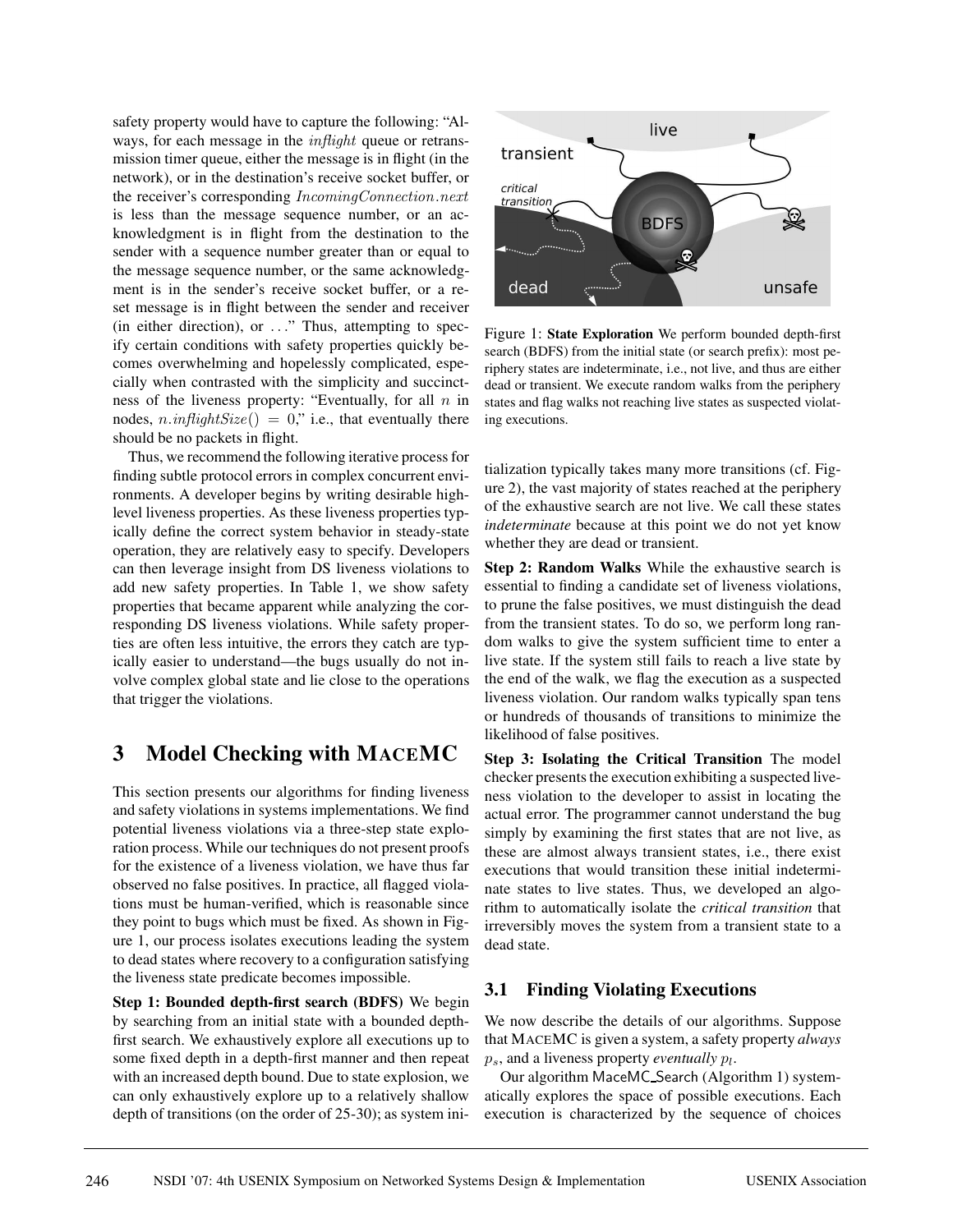| <b>Algorithm 1 MaceMC Search</b>            |  |  |  |  |  |  |
|---------------------------------------------|--|--|--|--|--|--|
| <b>Input:</b> Depth <i>increment</i>        |  |  |  |  |  |  |
| $depth = 0$                                 |  |  |  |  |  |  |
| repeat                                      |  |  |  |  |  |  |
| if $Sequences(depth)$ is empty then         |  |  |  |  |  |  |
| $depth = depth + increment$                 |  |  |  |  |  |  |
| Reset system                                |  |  |  |  |  |  |
| $seq =$ next sequence in $Sequences(depth)$ |  |  |  |  |  |  |
| $MaceMC$ . Simulator $(seq)$                |  |  |  |  |  |  |
| until STOPPING CONDITION                    |  |  |  |  |  |  |

made to determine the node-event pair to be executed at each step. We iterate over all the sequences of choices of some fixed length and explore the states visited in the execution resulting from the sequence of choices. Consider the set of all executions bounded to a given depth *depth*. These executions form a tree by branching whenever one execution makes a different choice from another. To determine the order of executions, we simply perform a depthfirst traversal over the tree formed by this depth bound. Sequences (depth) returns a sequence of integers indicating which child to follow in the tree during the execution. It starts by returning a sequence of 0's, and each time it is called it increases the sequence, searching all possible sequences. For each sequence, MaceMC Search initializes the system by resetting the values of all nodes' variables to their initial values and then calls the procedure MaceMC Simulator to explore the states visited along the execution corresponding to the sequence. After searching all sequences of length *depth*, we repeat with sequences of increasing depth. We cannot search extreme system depths due to the exponential growth in state space. While they have not been necessary to date, optimizations such as multiple random walks or best-first search may enhance coverage over initial system states.

Algorithm 2, MaceMC Simulator, takes a sequence of integers as input and simulates the resulting execution using the sequence of choices corresponding to the integers. MaceMC\_Simulator simulates an execution of up to  $d_{max}$ 

transitions (cf. §4.4 for setting  $d_{max}$ ). At the i<sup>th</sup> step, MaceMC Simulator calls the procedure Toss with  $i$ , the sequence, and the number of ready events to determine pending node event pairs to execute, and then executes the handler for the chosen event on the chosen node to obtain the state reached after  $i$  transitions. If this state violates the given safety predicate, then MaceMC Simulator reports the safety violation. If this state is beyond the search depth and satisfies the given liveness predicate, then the execution has not violated the liveness property and the algorithm returns. Only considering liveness for states beyond the search depth is important because otherwise a live state within the periphery would prevent us from finding liveness bugs that enter the dead state beyond the periphery. If the loop terminates after  $d_{max}$  steps, then we return the execution as a suspected liveness violation.

**Combining Exhaustive Search and Random Walks** The procedure Toss ensures that MaceMC Search and MaceMC Simulator together have the effect of exhaustively searching all executions of bounded depths and then performing random walks from the periphery of the states reached in the exhaustive search.  $Toss(i, seq, k)$  returns the  $i^{th}$  element of the sequence seq if i is less than  $|seq|$ (the length of the sequence) or some random number between 0 and k otherwise. Thus, for the first  $|seq|$  iterations, MaceMC\_Simulator selects the  $seq[i]^{th}$  element of the set of pending node event pairs, thereby ensuring that we exhaustively search the space of all executions of depth |seq|. Upon reaching the end of the supplied sequence, the execution corresponds to a random walk of length  $d_{max} - |seq|$  performed from the periphery of the exhaustive search. By ensuring  $d_{max}$  is large enough (hundreds of thousands of transitions), we can give the system enough opportunity to reach a live state. If the execution never enters a live state despite this opportunity, we flag the execution as a suspected liveness violation.

#### **3.2 Finding the Critical Transition**

If MACEMC reaches the maximum random walk depth  $d_{max}$  without entering a live state, we have a suspected liveness violation. The execution meets one of two conditions:

- *Condition 1 (C1):* The execution is a DS liveness violation, meaning the system will never recover. The execution should be brought to the attention of the programmer to locate and fix the error.
- *Condition 2 (*C2*):* The execution does not reach any live states, but might still in the future. The execution should be brought to the attention of the programmer to determine whether to proceed by increasing  $d_{max}$  or by inspecting the execution for a bug.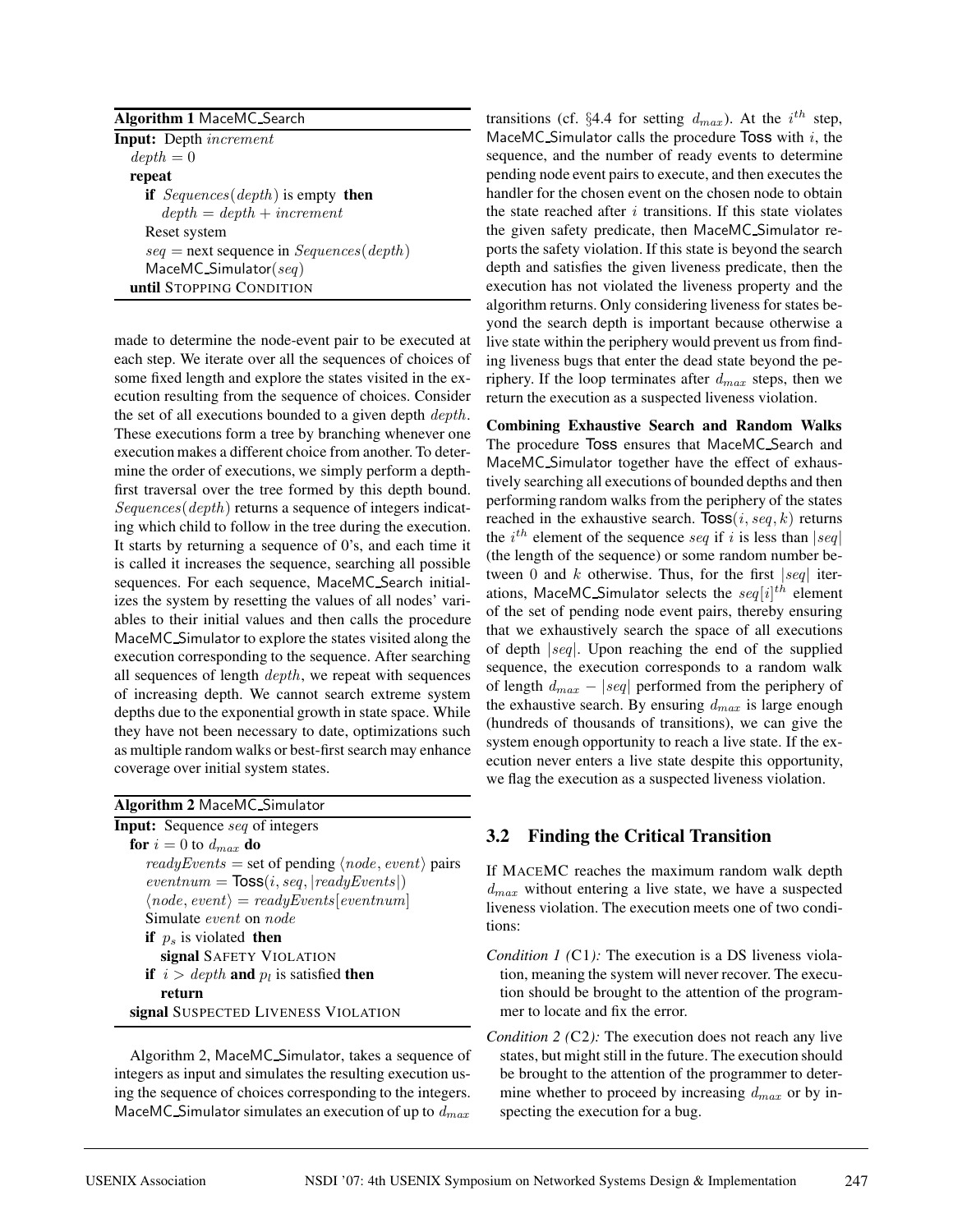Before discussing how we distinguish between the two cases, consider an execution that does enter a dead state (meets condition C1). The programmer now faces the daunting and time consuming task of wading through tens of thousands of events to isolate the protocol or implementation error that transitioned the system to a dead state. Recall that while the system may enter a transient state early, typically a much later critical transition finally pushes the system into a dead state. After attempting to find liveness errors manually when only the violating execution was available, we set out to develop an algorithm to automatically locate the critical transition. Importantly, this same procedure also heuristically identifies whether an execution meets C1 or C2.

**Algorithm 3** FindCriticalTransition **Input:** Execution *E* non-live from step  $d_{init}$  to  $d_{max}$ **Input:** Number of Random Walks *k* **Output:** (Critical Transition  $d_{crit}$ , Condition C1 or C2) 1: {Phase 1: Exponential Search} 2: **if not** Recovers $(E, d_{init}, k)$  then return  $(d_{init}, C2)$ 3:  $d_{curr} = d_{init}$ 4: **repeat** 5:  $d_{prev} = d_{curr}$ 6:  $d_{curr} = 2 \times d_{curr}$ 7: **if**  $d_{curr} > d_{max}/2$  **then return**  $(d_{curr}, C2)$ 8: **until not** Recovers $(E, d_{curr}, k)$ 9: {Phase 2: Binary Search} 10:  $\{d_{prev}$  is highest known recoverable} 11:  $\{d_{curr}$  is lowest believed irrecoverable} 12: **loop** 13: **if**  $(d_{prev} = d_{curr} - 1)$  **then return**  $(d_{curr}, C1)$ 14:  $d_{mid} = (d_{prev} + d_{curr})/2$ 15: **if** Recovers $(E, d_{mid}, k)$  then  $d_{prev} = d_{mid}$ 16: **else**  $d_{curr} = d_{mid}$ 

Algorithm 3 shows our two-phase method for locating the critical transition. It takes as input the execution *E* from the initial random walk, which from step  $d_{init}$  onwards never reached a live state even after executing to the maximum depth  $d_{max}$ . The function Recovers( $E$ ,  $i$ ,  $k$ ) performs up to  $k$  random walks starting from the  $i<sup>th</sup>$  state on the execution  $E$  to the depth  $d_{max}$  and returns TRUE if *any* of these walks hit a live state, indicating that the  $i$ <sup>th</sup> state should be marked transient; and FALSE otherwise, indicating that the *i*<sup>th</sup> state is dead. In the first phase, MACEMC doubles  $d_{curr}$  until Recovers indicates that  $d_{curr}$  is dead.  $d_{max}$  and the resulting  $d_{curr}$  place an upper bound on the critical transition, and the known live state  $d_{prev}$  serves as a lower bound. In the second phase, MACEMC performs a binary search using Recovers to find the critical transition as the *first* dead state  $d_{crit}$  between  $d_{prev}$  and  $d_{curr}$ . If we perform *k* random walks from each state along the execution, then the above procedure takes  $O(k \cdot d_{max} \cdot \log d_{crit})$  time (Note that  $d_{crit} \leq$  $d_{max}$ ).

In addition to the full execution that left the system in a dead state and the critical transition  $d_{crit}$ , we also present to the programmer the event sequence that shares the longest common prefix with the DS liveness violation that ended in a live state. In our experience, the combination of knowing the critical transition and comparing it to a similar execution that achieves liveness is invaluable in finding the actual error.

Two interesting corner cases arise in the FindCriticalTransition algorithm. The first case occurs when Phase 1 cannot locate a dead state (indicated by  $d_{curr} > d_{max}/2$  in line 7). In this case, we conclude that as the critical transition does not appear early enough, the system was not given enough opportunity to recover during the random walk. Thus, case C2 holds. The developer should raise  $d_{max}$  and repeat. If raising  $d_{max}$  does not resolve the problem, the developer should consider the possibility that this execution is a TS liveness violation. To help this analysis, MACEMC provides the set of live executions similar to the violating execution, but the developer must isolate the problem. In the second case, we find no live executions even when in the initial state (line 2); either the critical transition is at  $d_{init}$  (the initial state), or, more likely, we did not set  $d_{max}$  high enough. The programmer can typically determine with ease whether the system condition at  $d_{init}$  contains a bug. If not, once again we conclude that case C2 holds and raise  $d_{max}$  and repeat Algorithm 1.

### **4 Implementation Details**

This section describes several subtle details in our MACEMC implementation. While we believe the techniques described in Section 3 could be applied to any state-exploration model checker capable of replaying executions, MACEMC operates on systems implemented using the MACE compiler and C++ language extensions [18]. MACE introduces syntax to structure each node as a state machine with atomic handlers corresponding to events such as message reception, timers firing, etc. MACE implementations consist of C++ code in appropriately identified code blocks describing system state variables and event handler methods; and the MACE compiler outputs C++ code ready to run across the Internet by generating classes and methods to handle event dispatch, serialization, timers, callbacks, etc. MACE implementations perform comparably or better than hand-tuned implementations. Leveraging MACE code frees us from the laborious task of modifying source code to isolate the execution of the system, e.g., to control network communication events, time, and other sources of potential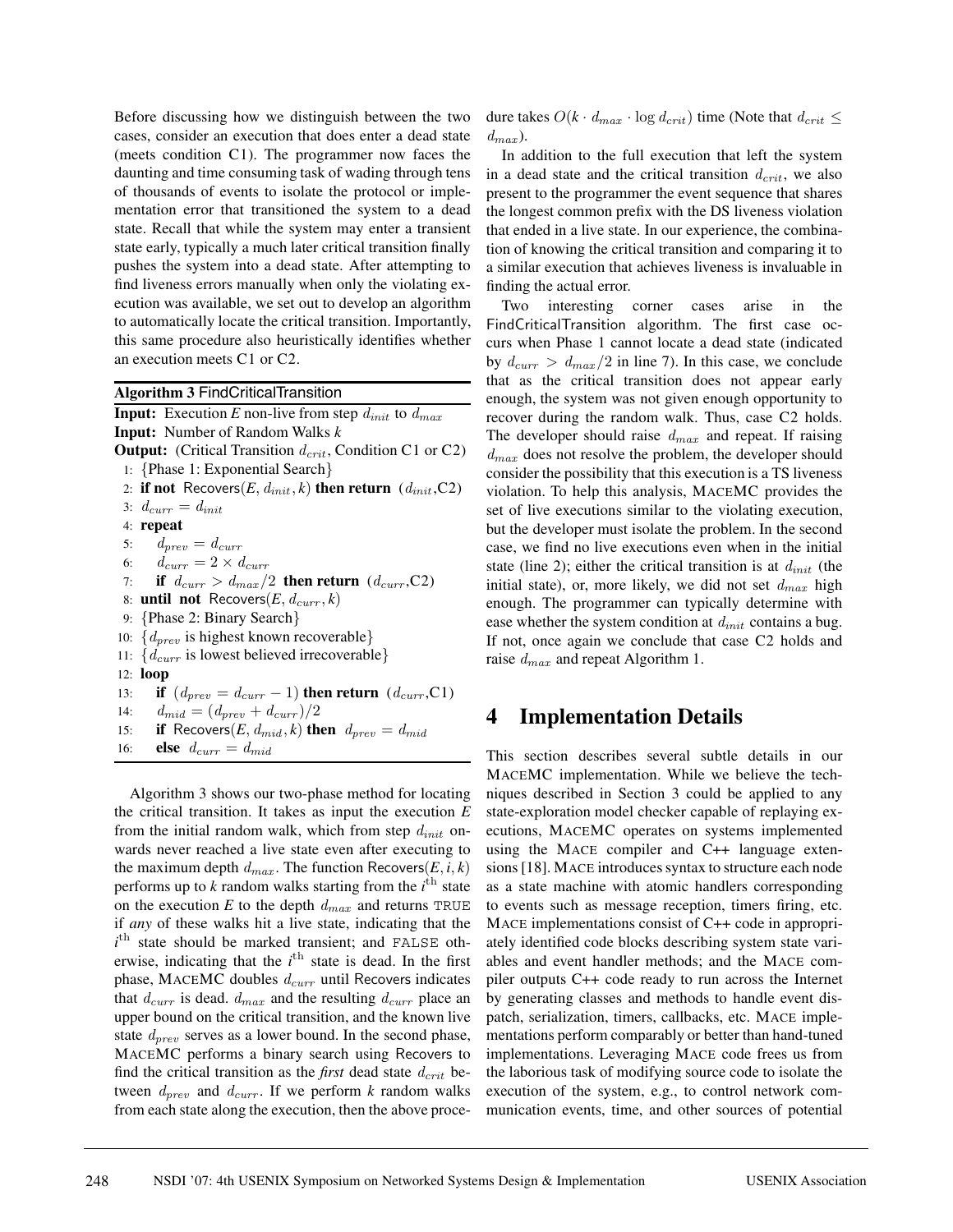input. Thus, using MACE-implemented systems dramatically improves the accessibility of model checking to the typical programmer.

### **4.1 Preparing the System**

To model check a system, the user writes a driver application suitable for model checking that should initialize the system, perform desired system input events, and check high-level system progress with liveness properties. For example, to look for bugs in a file distribution protocol, the test driver could have one node supply the file, and the remaining nodes request the file. The liveness property would then require that all nodes have received the file and the file contents match. Or for a consensus protocol, a simulated driver could propose a different value from each node, and the liveness property would be that each node eventually chooses a value and that all chosen values match. The MACEMC application links with the simulated driver, the user's compiled MACE object files, and MACE libraries. MACEMC simulates a distributed environment to execute the system—loading different simulator-specific libraries for random number generation, timer scheduling, and message transport—to explore a variety of event orderings for a particular system state and input condition.

**Non-determinism** To exhaustively and correctly explore different event orderings of the system, we must ensure that the model checker controls all sources of non-determinism. So far, we have assumed that the scheduling of pending  $\langle$  node, event $\rangle$  pairs accounts for all non-determinism, but real systems often exhibit nondeterminism *within* the event handlers themselves, due to, e.g., randomized algorithms and comparing timestamps. When being model checked, MACE systems automatically use the deterministic simulated random number generator provided by MACEMC and the support for simulated time, which we discuss below. Furthermore, we use special implementations of the MACE libraries that internally call Toss at every non-deterministic choice point. For example, the TCP transport service uses Toss to decide whether to break a socket connection, the UDP transport service uses Toss to determine which message to deliver (allowing out-of-order messages) and when to drop messages, and the application simulator uses Toss to determine whether to reset a node. Thus, by systematically exploring the *sequences* of return values of Toss (as described in MaceMC Search in the previous section), MACEMC analyzes all different sequences of internal non-deterministic choices. Additionally, this allows MACEMC to deterministically replay executions for a given sequence of choices.

**Time** Time introduces non-determinism, resulting in executions that may not be replayable or, worse, impossible in practice. For example, a system may branch based on the relative value of timestamps (e.g., for message timeout). But if the model checker were to use actual values of time returned by gettimeofday(), this comparison might always be forced along one branch as the simulator fires events faster than a live execution. Thus, MACEMC must represent time abstractly enough to permit exhaustive exploration, yet concretely enough to only explore feasible executions. In addition, MACEMC requires that executions be deterministically replayable by supplying an identical sequence of chosen numbers for all non-deterministic operations, including calls to gettimeofday.

We observed that systems tend to use time to: (i) manage the passage of real time, e.g., to compare two timestamps when deciding whether a timeout should occur, or, (ii) export the equivalent of monotonically increasing sequence numbers, e.g., to uniquely order a single node's messages. Therefore, we address the problem of managing time by introducing two new MACE object primitives—MaceTime and MonotoneTime to obtain and compare time values. When running across a real network, both objects are wrappers around gettimeofday. However, MACEMC treats every comparison between MaceTime objects as a call to Toss and implements MonotoneTime objects with counters. Developers concerned with negative clock adjustments (and more generally non-monotone MonotoneTime implementations) can strictly use MaceTime to avoid missing bugs, at the cost of extra states to explore. Compared to state of the art model checkers, this approach frees developers from manually replacing time-based nondeterminism with calls to Toss, while limiting the amount of needless non-determinism.

### **4.2 Mitigating State Explosion**

One stumbling block for model-checking systems is the exponential explosion of the state space as the search depth increases. MACEMC mitigates this problem using four techniques to find bugs deep in the search space.

**1. Structured Transitions** The event-driven, nonblocking nature of MACE code significantly simplifies the task of model-checking MACE implementations and improves its effectiveness. In the worst case, a model checker would have to check all possible orderings of the assembler instructions across nodes with pending events, which would make it impractical to explore more than a few hundred lines of code across a small number of nodes. Model checkers must develop techniques for identifying larger atomic steps. Some use manual marking, while others interpose communication primitives. Non-blocking, atomic event handlers in MACE allow us to use event-handler code blocks as the fundamental unit of execution. Once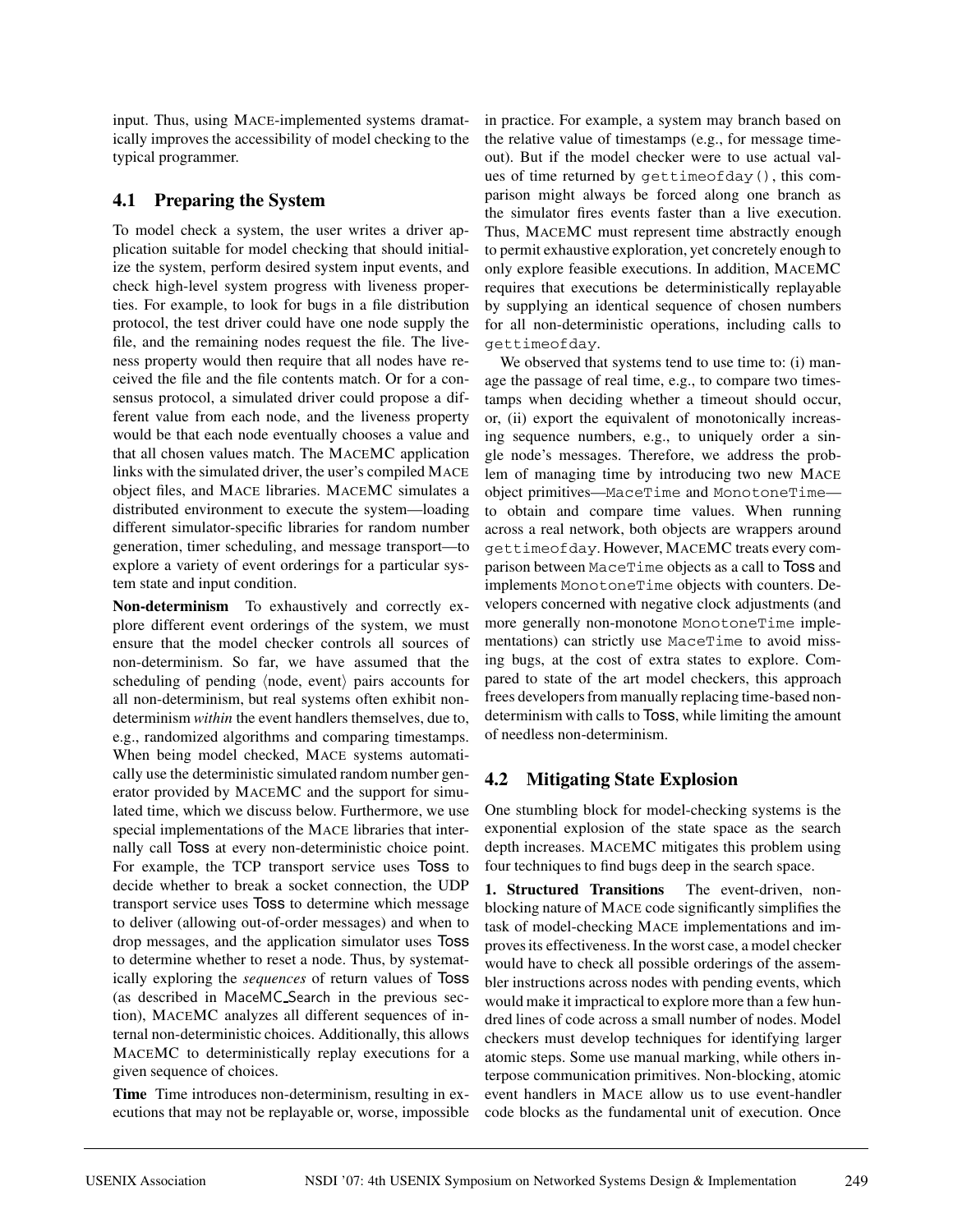a given code block runs to completion, we return control to MACEMC. At this point, MACEMC checks for violations of any safety or liveness conditions based on global system state.

**2. State Hashing** When the code associated with a particular event handler completes without a violation, MACEMC calculates a hash of the resulting system state. This state consists of the concatenation of the values of all per-node state variables and the contents of all pending, system-wide events. The programmer may optionally annotate MACE code to ignore the value of state variables believed to not contribute meaningfully to the uniqueness of global system state, or to format the string representation into a canonical form to avoid unneeded state explosion (such as the order of elements in a set). MaceMC Simulator checks the hash of a newly-entered state against all previous state hashes. When it finds a duplicate hash, MACEMC breaks out of the current execution and begins the next sequence. In our experience, this allows MACEMC to avoid long random walks for 50-90 percent of all executions, yielding speedups of 2-10.

**3. Stateless Search** MACEMC performs backtracking by re-executing the system with the sequence of choices used to reach an earlier state, similar to the approach taken by Verisoft [11]. For example, to backtrack from the system state characterized by the sequence  $(0, 4, 0)$  to a subsequent system state characterized by choosing the sequence  $\langle 0, 4, 1 \rangle$ , MACEMC reruns the system from its initial state, re-executing the event handlers that correspond to choosing events 0 and 4 before moving to a different portion of the state space by choosing the event associated with value 1. This approach is simple to implement and does not require storing all of the necessary state (stack, heap, registers) to restore the program to an intermediate state. However, it incurs additional CPU overhead to reexecute system states previously explored. We have found trading additional CPU for memory in this manner to be reasonable because CPU time has not proven to be a limitation in isolating bugs for MACEMC. However, the stateless approach is not fundamental to MACEMC—we are presently exploring hybrid approaches that involve storing some state such as sequences for best-first searching or state for checkpointing and restoring system states to save CPU time.

**4. Prefix-based Search** Searching from an initial global state suffers the drawback of not reaching significantly past initialization for the distributed systems we consider. Further, failures during the initial join phase do not have the opportunity to exercise code paths dealing with failures in normal operation because they simply look like an aborted join attempt (e.g., resulting from dropped messages) followed by a retry. To find violations in steadystate system operation, we run MACEMC to output a number of live executions of sufficient length, i.e., executions where all liveness conditions have been satisfied, all nodes have joined, and the system has entered steadystate operation. We then proceed as normal from one of these live prefixes with exhaustive searches for safety violations followed by random walks from the perimeter to isolate and verify liveness violations. We found the PAS-TRY bug described in the introduction using a prefix-based search.

#### **4.3 Biasing Random Walks**

We found that choosing among the set of all possible actions with equal probability had two undesirable consequences. First, the returned error paths had unlikely event sequences that obfuscated the real cause of the violation. For example, the system generated a sequence where the same timer fired seven times in a row with no intervening events, which would be unlikely in reality. Second, these unlikely sequences slowed system progress, requiring longer random walks to reach a live state. Setting  $d_{max}$  large enough to ensure that we had allowed enough time to reach live states slowed FindCriticalTransition by at least a factor of ten.

We therefore modified Toss to take a set of weights corresponding to the rough likelihood of each event occurring in practice. Toss returns an event chosen randomly with the corresponding probabilities. For example, we may prioritize application events higher than message arrivals, and message arrivals higher than timers firing. In this way, we *bias* the system to search event sequences in the random walk with the hope of reaching a live state sooner, if possible, and making the error paths easier to understand.

Biasing the random walks to common sequences may run counter to the intuition that model checkers should push the system into corner conditions difficult to predict or reason about. However, recall that we run random walks only after performing exhaustive searches to a certain depth. Thus, the states reached by the periphery of the exhaustive search encompass many of these tricky corner cases, and the system has already started on a path leading to—or has even entered—a dead state.

One downside to this approach is that the programmer must set the relative weights for different types of events. In our experience, however, every event has had a straightforward rough relative probability weighting. Further, the reductions in average depth before transitioning to a live state and the ease of understanding the violating executions returned by MACEMC have been worthwhile. If setting the weights proves challenging for a particular system, MACEMC can be run with unbiased random walks.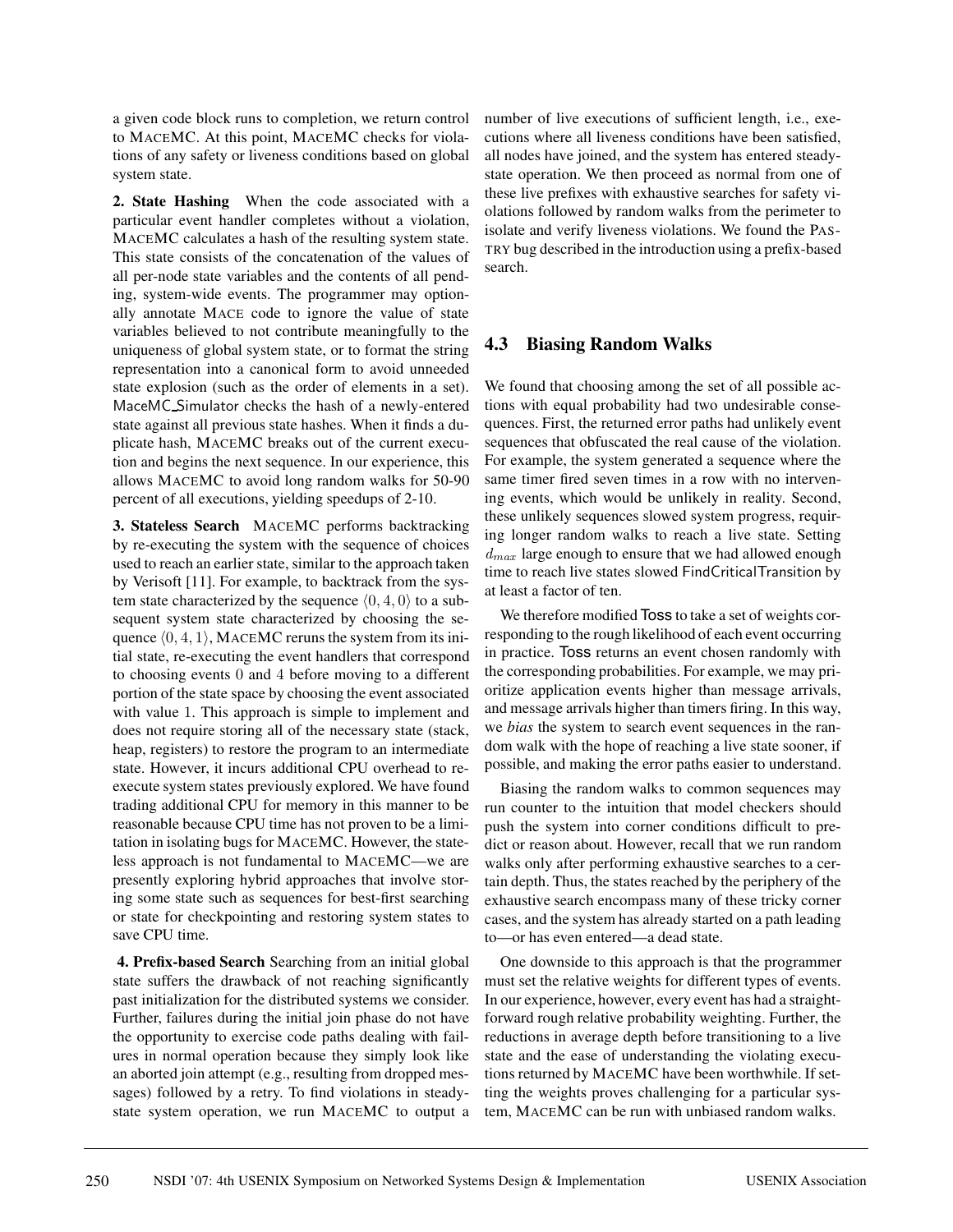

Figure 2: CDF of simulator steps to a live state at a search depth of 15.

#### **4.4 Tuning MACEMC**

In addition to event weights discussed above, MACEMC may be tuned by setting  $d_{max}$  (random walk depth), k (number of random walks), and a wide variety of knobs turning features on and off. Feature knobs include whether to test node failures, socket failures, UDP drops, UDP reordering, and the number of simulated nodes, and are generally easy to set based on the target test environment.

Setting  $k$  is a bit more complex.  $k$  represents the tradeoff between the time to complete the critical transition algorithm and the possibility that the reported critical transition is before the actual critical transition. This occurs when k random executions of  $d_{max}$  steps did not satisfy liveness, but some other path could have. We informally refer to this occurrence as "near dead". In our tests, we general use  $k$  between 20 and 60. At 60, we have not observed any prematurely reported critical transitions, while at 20 we occasionally observe the reported critical transition off by up to 2 steps. To tune  $k$ , the programmer considers the output critical transition. If it is not obvious why it is the critical transition, the programmer can increase  $k$ and re-run to refine the results.

Finally, we discuss how to set  $d_{max}$ . We ran MACEMC over four systems using random walks to sample the state space beyond an exhaustive search to 15 steps. Figure 2 plots the fraction of executions that reached the first live state at a given depth. What we observe is that in these four systems, since all sample executions reached a live state by 10,000 steps, a random execution that takes 80,000 steps to reach a live state would be a significant outlier, and likely somewhere along the execution it became trapped in a region of dead states. Setting  $d_{max}$  too low generally leads to the critical transition algorithm reporting condition C2, which is what we treat as the signal to increase  $d_{max}$ .

Figure 2 also illustrates that the depths required to

initially reach a live state are much greater than what can be found with exhaustive search. MACEMC found only 60% of executions reached a live state for MACE-TRANSPORT after considering 50 steps (the edge of what can be exhaustively searched using state-of-the-art model checkers), less than 1% of executions for RANDTREE and CHORD, and none of the executions for PASTRY.

#### **5 MACEMC Debugger**

Although MACEMC flags violating executions and identifies the critical transition that likely led the system to a dead state, the developer must still understand the sequence of events to determine the root cause of the error. This process typically involves manually inspecting the log files and hand-drawing sketches of evolving system state. To simplify this process, we built MDB, our debugging tool with support for interactive execution, replay, log analysis, and visualization of system state across individual nodes and transitions. MDB is similar in function to other work in distributed debuggers such as the WiDS Checker [22] and Friday [10]. MDB allows the programmer to: (i) perform single step system execution both forward and backward, (ii) jump to a particular step, (iii) branch execution from a step to explore a different path, (iv) run to liveness, (v) select a specific node and step through events only for that node, (vi) list all the steps where a particular event occurred, (vii) filter the log using regular expressions, and (viii) *diff* the states between two steps or the same step across different executions by comparing against a second, similar log file.

MDB also generates event graphs that depict inter-node communication. It orders the graph by nodes on the xaxis and simulator steps on the y-axis. Each entry in the graph describes a simulated event, including the transition call stack and all message fields. Directional arrows represent message transmissions, and other visual cues highlight dropped messages, node failures, etc.

MDB recreates the system state by analyzing detailed log files produced by MACEMC. While searching for violations, MACEMC runs with all system logging disabled for maximum efficiency. Upon discovering a violation, MACEMC automatically replays the path with full logging. The resulting log consists of annotations: (i) written by the programmer, (ii) generated automatically by the MACE compiler marking the beginning and end of each transition, (iii) produced by the simulator runtime libraries, such as timer scheduling and message queuing and delivery, and (iv) generated by the simulator to track the progress of the run, including random number requests and results, the node simulated at each step, and the state of the entire system after each step. For our runs, logs can span millions of entries (hundreds to thousands of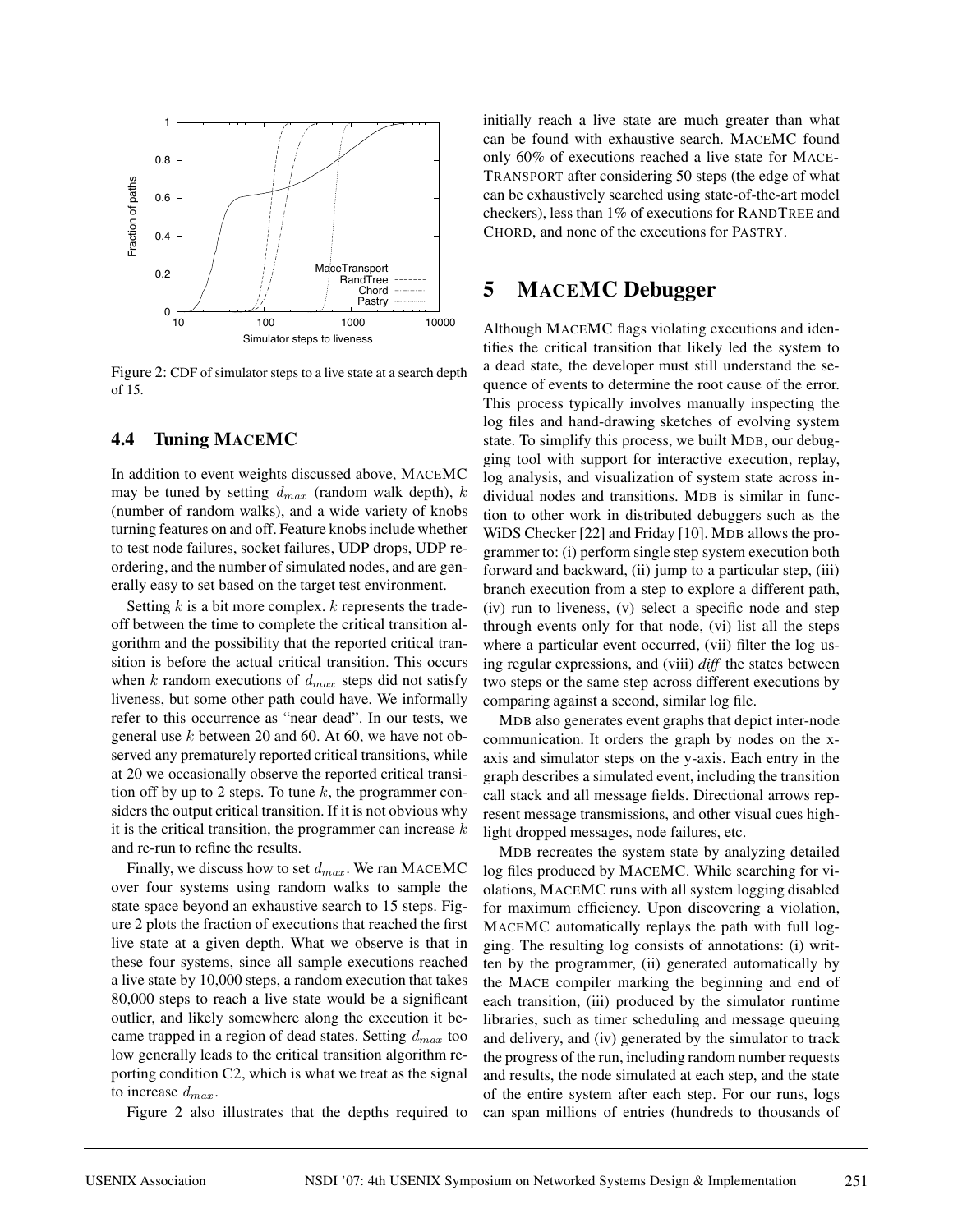```
$ ./mdb error.log
(mdb 0) j 5
(mdb 5) filediff live.log
. . .
localaddress=2.0.0.1:10201
out=[
− OutgoingConnection(1.0.0.1:10201, connection=ConnectionInfo(cwnd=2, packetsSent=2, acksReceived=1, packetsRetransmitted=0),
       in flight=[ 6002 → MessageInfo(seq=6002, syn=0, retries=0, timeout=true) ],
       − rtbuf=[ ], sendbuf=[ ], curseq=6002, dupacks=0, last=6001)
+ OutgoingConnection(1.0.0.1:10201, connection=ConnectionInfo(cwnd=1, packetsSent=1, acksReceived=0, packetsRetransmitted=0),
+ inflight=[ 6001 → MessageInfo(seq=6001, syn=1, retries=0, timeout=true) ],
+ rtbuf=[ ], sendbuf=[ MessageInfo(seq=6002, syn=0, timer=0, retries=0, timeout=true) ], curseq=6002, dupacks=0, last=0)
]
in=[ ]
−timer<retransmissionTimer>([dest=1.0.0.1:10201, msg=MessageInfo(seq=6002, syn=0, retries=0, timeout=true)])
+timer<retransmissionTimer>([dest=1.0.0.1:10201, msg=MessageInfo(seq=6001, syn=1, retries=0, timeout=true)])
```
...

Figure 3: MDB session. Lines with differences are shown in italics (− indicates the error log, + the live log), with differing text shown in bold. The receiver is IP address 1.0.0.1 and the sender is 2.0.0.1.



Figure 4: Automatically generated event graph for MACE-TRANSPORT liveness bug.

#### megabytes).

To demonstrate the utility of our debugging tools for diagnosing and fixing errors, we consider a case study with a bug in MACETRANSPORT: a reliable, in-order, message delivery transport with duplicate-suppression and TCP-friendly congestion-control built over UDP. Unlike TCP, MACETRANSPORT is fundamentally messagerather than stream-oriented, making it a better match for certain higher-level application semantics. As such, rather than using sequence numbers to denote byte offsets as with TCP, MACETRANSPORT assigns an incrementing sequence number to each packet. To obtain lower-latency communication, MACETRANSPORT avoids a three-way handshake to establish initial sequence numbers. A key high-level liveness property for MACETRANSPORT is that eventually every message should be acknowledged (unless the connection closes).

MACEMC found a violating execution of the "AllAcked" property in Table 1, where a sender attempts to send two messages to a receiver. Figure 4 shows a pictorial version of the event graphs automatically generated by MDB; the actual event graph is text-based for convenience and contains more detail. In Step 1, the sender sends a data packet with the SYN flag set and sequence number 2001. In Step 2, the retransmission timer causes the connection to close and MACETRANS-PORT signals an error to the application. The application responds by attempting to resend the packet, causing MACETRANSPORT to open a new connection with sequence number 6001. At this point, both the old "SYN 2001" and the new "SYN 6001" packets are in flight. In Step 3, the network delivers the packet for the new 6001 connection, and the receiver replies by sending an "ACK 6001" message. In Step 4, the network delivers the out-of-order "SYN 2001" message, and the receiver responds by closing the connection on 6001, thinking it is stale, and opening a new incoming connection for 2001.

Unfortunately, in Step 5 (the critical transition) the sender receives the "ACK 6001." Believing the 6000 sequence connection to be established, the sender transmits "DATA 6002," at odds with the receiver's view. From here on, the execution states are dead as the receiver keeps ignoring the "DATA 6002" packet, sending ACKs for the 2001 connection instead, while the sender continues to retransmit the "DATA 6002" packet, believing it to be the sequence number for the established connection.

We illustrate a portion of an MDB session analyzing this bug in Figure 3. We load the error log in MDB, jump to the critical transition step (5), and *diff* the state with the live path with the longest shared prefix (output by MACEMC while searching for the critical tran-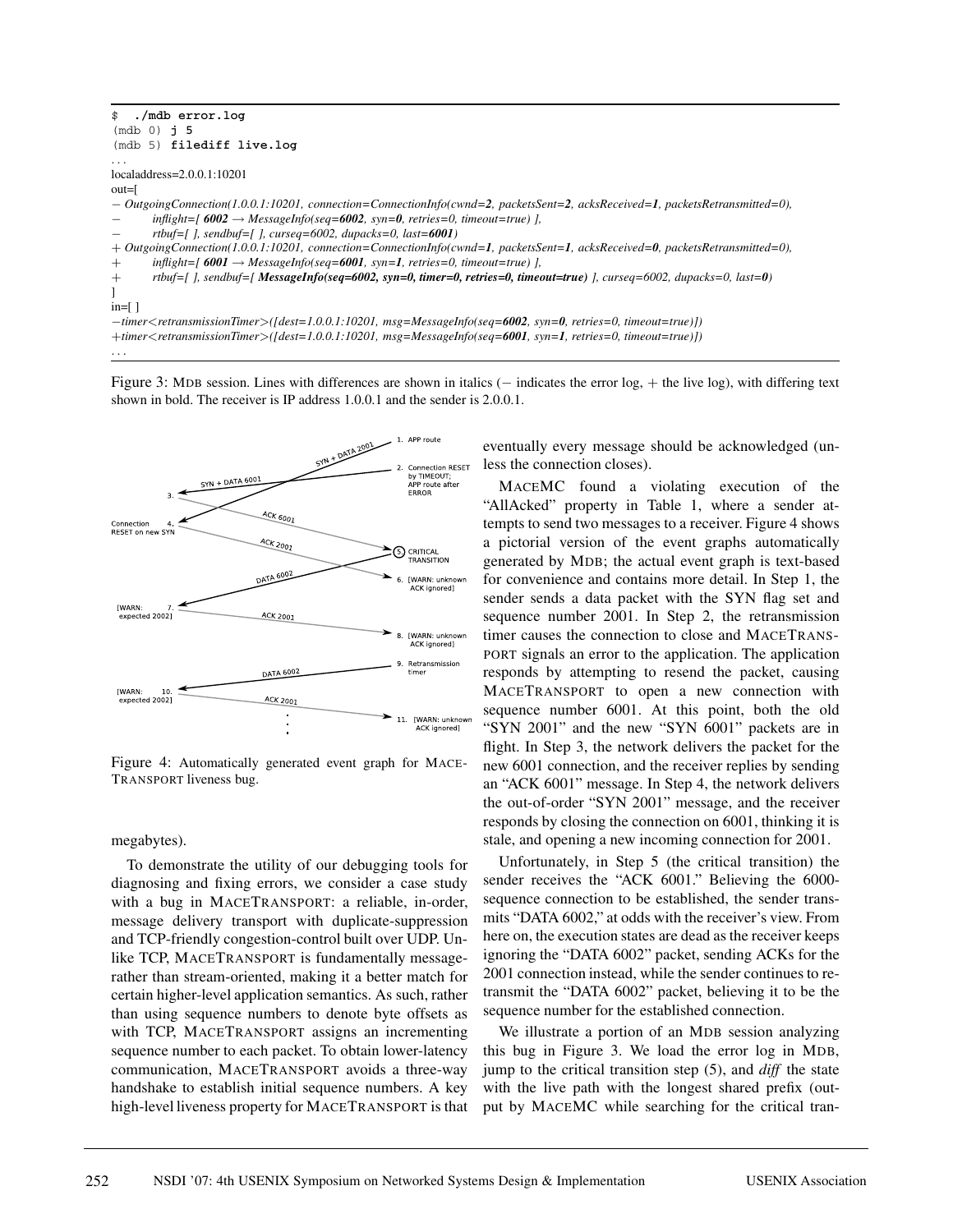sition (see  $\S$ 3.2)). The excerpt shows the state for the sender node. The key insight from this output is that in the live execution (lines indicated with  $+)$ , the retransmission timer is scheduled with "SYN 6001," meaning that the packet could be retransmitted and the receiver could become resynchronized with the sender. Comparing the differences with the violating execution (lines indicated with −), where 6001 has been removed from the *inflight* map and timer because of the ACK, allows us to identify and fix the bug by attaching a monotonically increasing identifier in the SYN packets, implemented using a MonotoneTime object. Now, when the receiver gets the "SYN 2001" message out of order, it correctly concludes from the identifier that the message is stale and should be ignored, allowing acknowledgment of the "DATA 6002" message.

# **6 Experiences**

We have used MACEMC to find safety and liveness bugs in a variety of systems implemented in MACE, including a reliable transport protocol, an overlay tree, PAS-TRY, and CHORD. With the exception of CHORD, we ran MACEMC over mature implementations manually debugged both in local- and wide-area settings. MACEMC found several subtle bugs in each system that caused violations of high-level liveness properties. All violations (save some found in CHORD, see below) were beyond the scope of existing software model checkers because the errors manifested themselves at depths far beyond what can be exhaustively searched. We used the debugging process with CHORD as control—we first performed manual debugging of a new implementation of CHORD and then employed MACEMC to compare the set of bugs found through manual and automated debugging.

Table 2 summarizes the bugs found with MACEMC to date. This includes 52 bugs found in four systems. Spanning the three mature systems, the 33 bugs across 1500 lines of MACE code correspond to one bug for every 50 lines of code. MACEMC actually checks the generated C++ code, corresponding to one bug for every 250 lines of code. In the only comparable check of a complex distributed system, CMC found approximately one bug for every 300 lines of code in three versions of the AODV routing protocol [25]. Interestingly, more than 50% of the bugs found by CMC were memory handling errors (22/40 according to Table 4 [25]) and all were safety violations. The fact that MACEMC finds nearly the same rate of errors while focusing on an entirely different class of liveness errors demonstrates the complementary nature of the bugs found by checking for liveness rather than safety violations. To demonstrate the nature and complexity of liveness violations we detail two representative violations be-

| System        | <b>Bugs</b> | Liveness | Safety | LOC      |
|---------------|-------------|----------|--------|----------|
| MaceTransport | 11          |          |        | 585/3200 |
| RandTree      | 17          | 12       | 5      | 309/2000 |
| Pastry        |             | 5        |        | 621/3300 |
| Chord         | 19          | Q        | 10     | 254/2200 |
| Totals        | 52          |          |        |          |

Table 2: Summary of bugs found for each system. LOC=Lines of code and reflects both the MACE code size and the generated C++ code size.

low; we leave a detailed discussion of each bug we found to a technical report [17].

Typical MACEMC run times in our tests have been from less than a second to a few days. The median time for the search algorithm has been about 5 minutes. Typical critical-transition algorithm runtimes are from 1 minute to 3 hours, with the median time being about 9 minutes.

**RANDTREE** implements a random overlay tree with a maximum degree designed to be resilient to node failures and network partitions. This tree forms the backbone for a number of higher-level aggregation and gossip services including our implementations of Bullet [21] and Ran-Sub [20]. We have run RANDTREE across emulated and real wide-area networks for three years, working out most of the initial protocol errors.

RANDTREE nodes send a "Join" message to a bootstrap node, who in turn forwards the request up the tree to the root. Each node then forwards the request randomly down the tree to find a node with available capacity to take on a new child. The new parent adds the requesting node to its child set and opens a TCP connection to the child. A "JoinReply" message from parent to child confirms the new relationship.

*Property.* A critical high-level liveness property for RANDTREE (and other overlay tree implementations) is that all nodes should eventually become part of a single spanning tree.

We use four separate MACE liveness properties to capture this intuition: (i) there are no loops when following parent pointers, (ii) a node is either the root or has a parent, (iii) there is only one root (shown in Table 1), and (iv) each node  $N$ 's parent maintains it as a child, and  $N$ 's children believe  $N$  to be their parent.

*Violation.* MACEMC found a liveness violation where two nodes  $A, D$  have a node  $C$  in their child set, even though  $C$ 's parent pointer refers to  $D$ . Along the violating execution,  $C$  initially tries to join the tree under  $B$ , which forwards the request to  $A$ . A accepts  $C$  as a child and sends it a "JoinReply" message. Before establishing the connection, C experiences a node reset, losing all state. A, however, now establishes the prior connection with the new  $C$ , which receives the "JoinReply' and ignores it (having been reinitialized). Node  $C$  then attempts to join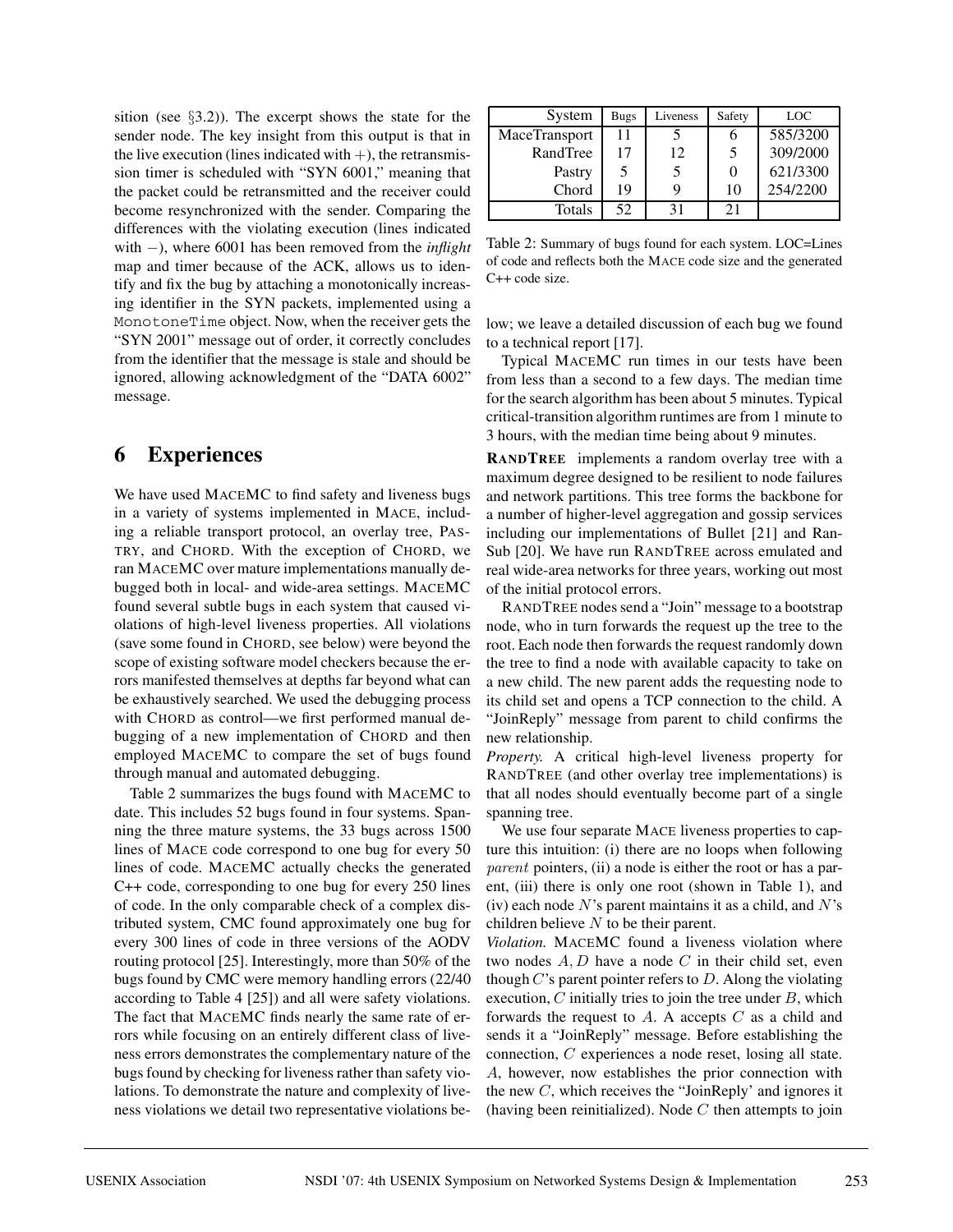the tree but this time is routed to  $D$ , who accepts  $C$  as a child. Node A assumes that if the TCP socket to C does not break, the child has received the "JoinReply" message and therefore does not perform any recovery. Thus, C forever remains in the child sets of A and D.

*Bug.* The critical transition for this execution is the step where  $C$  receives the "JoinReply" from  $A$ . MDB reveals that upon receiving the message,  $C$  ignores the message completely, without sending a "Remove" message to A. Along the longest live *alternate* path found from the state prior to the critical transition, we find that instead of receiving  $A$ 's join reply message,  $C$  gets a request from the higher-level application asking it to join the overlay network, which causes  $C$  to transition into a "joining" mode from its previous "init" mode. In this alternate path, C subsequently receives A's "JoinReply" message, and correctly handles it by sending A a "Remove" message. Thus, we deduced that the bug was in  $C$ 's ignoring of "JoinReply" messages when in the "init" mode. We fix the problem by ensuring that a "Remove" reply is sent in this mode as well.

**CHORD** specifies a key-based routing protocol [30]. CHORD structures an overlay in a ring such that nodes have pointers to their successor and predecessor in the key-space. To join the overlay a new node gets its predecessor and successor from another node. A node inserts itself in the ring by telling its successor to update its predecessor pointer, and a stabilize procedure ensures global successor and predecessor pointers are correct through each node probing its successor.

*Property.* We use a liveness property to specify that all nodes should eventually become part of a single ring (see Table 1). This minimal correctness condition guarantees that routing reach the correct node.

*Violation.* MACEMC found a liveness violation in the very first path it considered. This was not unexpected, given that CHORD had not been tested yet. However, the critical transition algorithm returned transition 0 and condition C2, implying that the algorithm could not determine if the path had run long enough to reach liveness.

Looking at the event graph, we saw the nodes finished their initial join quickly (step 11), and spent the remaining steps performing periodic recovery. This process suggested that the system as a whole was dead, since reaching a live state would probably not require tens of thousands of transitions when the initial join took only 11.

MDB showed us that mid-way through the execution, client0's successor pointer was client0 (implying that it believed it was in a ring of size 1), which caused the liveness predicate to fail. The other nodes' successor pointers correctly followed from client1 to client2 to client0. We believed the stabilize procedure should correct this situation, expecting client2 to discover that client0 (its successor) was in a self-loop and correct the situation. Looking at this procedure in the event graph, we saw that there was indeed a probe from client2 to client0. However, client2 ignored the response to this probe. We next jumped to the transition in MDB corresponding to the probe response from the event graph. In fact, client0 reported that client2 was its predecessor, so client2 did not correct the error.

Starting at the initial state in MDB we stepped through client0's transitions, checking its state after each step to see when the error symptom occurs. After 5 steps, client0 receives a message that causes it to update its predecessor but *not* its successor, thus causing the bug.

*Bug.* This problem arose because we based our original implementation of CHORD on the original protocol [30], where a joining node explicitly notified its predecessor that it had joined. We then updated our implementation to the revised protocol [31], which eliminated this notification and specified that all routing state should be updated upon learning of a new node. However, while we removed the join notification in our revisions, we failed to implement the new requirements for updating routing state, which we overlooked because it concerned a seemingly unrelated piece of code. We fixed the bug by correctly implementing the new protocol description.

Overall, both our manual testing and model checking approaches found slightly different sets of bugs. On the one hand, manual testing found many of the correctness bugs and also fixed several performance issues (which cannot be found using MACEMC). Manual testing required that we spend at least half of our time trying to determine whether or not an error even occurred. A single application failure may have been caused by an artifact of the experiment, or simply the fact that the liveness properties had not yet been satisfied. Because of these complexities, identifying errors by hand took anywhere from 30 minutes to several hours per bug.

On the other hand, MACEMC did find some additional correctness bugs and moreover required less human time to locate the errors. MACEMC examines the state-snapshot across all nodes after each atomic event and reports only known bugs, thereby eliminating the guesswork of determining whether an error actually occurred. Furthermore, the model checker outputs which property failed and exactly how to reproduce the circumstances of the failure. MACEMC also produces a verbose log and event graph, and in the case of liveness violations, an alternate path which would have been successful. These features make it much easier to verify and identify bugs using MACEMC, without the hassle of conducting experiments that require running many hosts on a network. We spent only 10 minutes to an hour using MACEMC to find the same bugs that we painstakingly identified earlier with manual testing; and we found the new bugs (those not caught with manual testing) in only tens of minutes.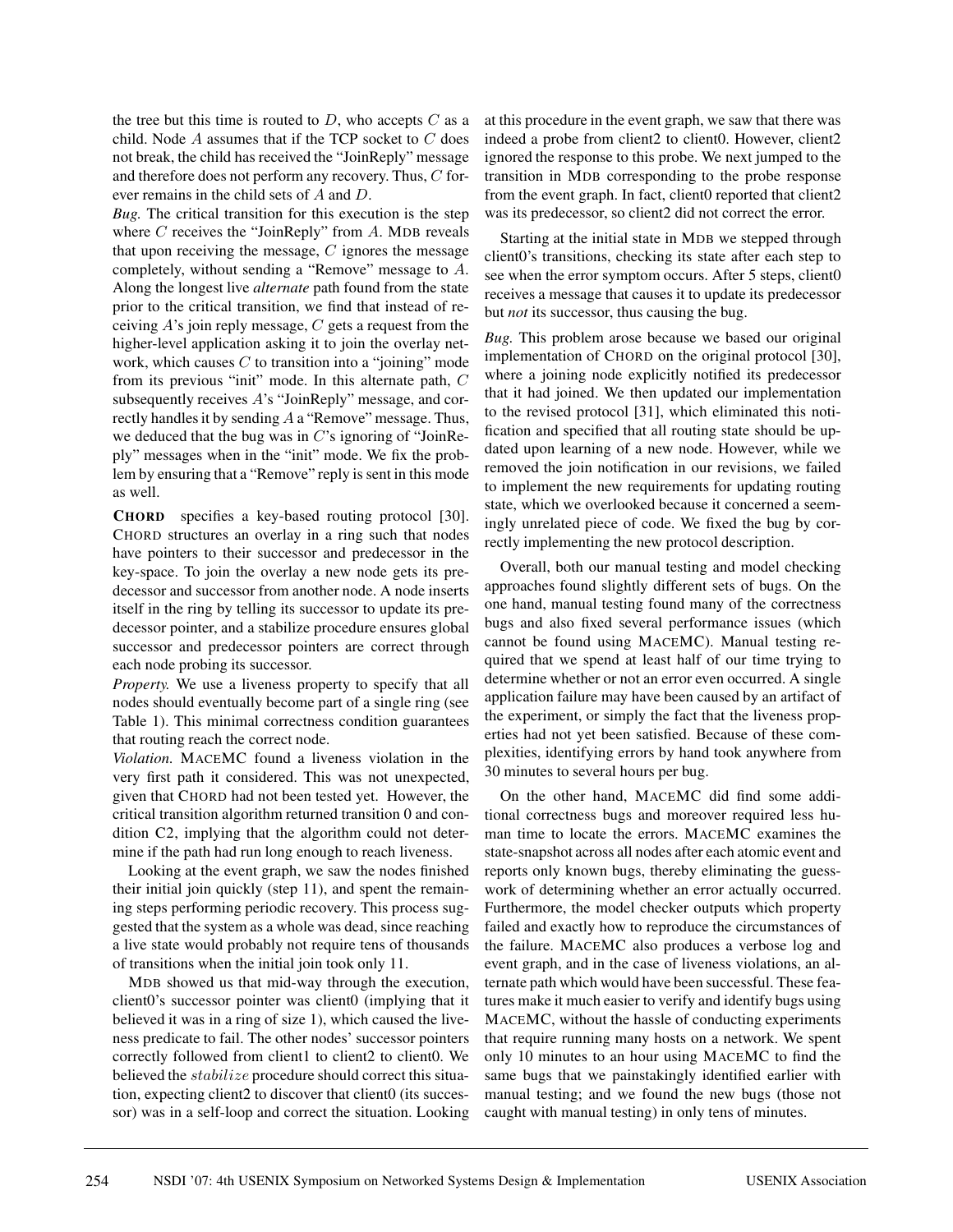# **7 Related Work**

Our work is related to several techniques for finding errors in software systems that fall under the broad umbrella of Model Checking.

**Classical Model Checking.** "Model Checking," i.e., checking a system described as a graph (or a Kripke structure) was a model of a temporal logic formula independently invented in [6, 27]. Advances like *Symmetry Reduction, Partial-Order Reduction*, and *Symbolic Model Checking* have enabled the practical analysis of hardware circuits [2, 23], cache-coherence and cryptographic protocols [9], and distributed systems and communications protocols [15], which introduced the idea of state-hashing used by MACEMC. However, the tools described above require the analyzed software to be specified in a toolspecific language, using the state graph of the system constructed either before or during the analysis. Thus, while they are excellent for quickly finding *specification* errors early in the design cycle, it is difficult to use them to verify the systems *implementations*. MACEMC by contrast tests the C++ implementation directly, finding bugs both in the design and the implementation.

**Model Checking by Random Walks.** West [32] proposed the idea of using random walks to analyze networking protocols whose state spaces were too large for exhaustive search. Sivaraj and Gopalakrishnan [29] propose a method for iterating exhaustive search and random walks to find bugs in cache-coherence protocols. Both of the above were applied to check safety properties in systems described using specialized languages yielding finite state systems. In contrast, MACEMC uses random walks to find liveness bugs by classifying states as dead or transient, and further, to pinpoint the critical transition.

**Model Checking by Systematic Execution.** Two model checkers that directly analyze implementations written in C and C++ are VERISOFT [11] and CMC [25]. VERISOFT views the entire system as several *processes* communicating through message queues, semaphores and shared variables *visible* to VERISOFT. It schedules these processes and traps calls that access shared resources. By choosing the process to execute at each such trap point, the scheduler can exhaustively explore all possible interleavings of the processes' executions. In addition, it performs stateless search and partial order reduction allowing it to find critical errors in a variety of complex programs. Unfortunately, when we used VERISOFT to model-check MACE services, it was unable to exploit the atomicity of MACE's transitions, and this combined with the stateless search meant that it was unable to exhaustively search to the depths required to find the bugs MACEMC found. A more recent approach, CMC [25], also directly executes the code and explores different executions by interposing at the scheduler level. CMC has found errors in implementations of network protocols [24] and file systems [34]. JAVAPATHFINDER [14] takes an approach similar to CMC for JAVA programs. Unlike VERISOFT, CMC, and JAVAPATHFINDER, MACEMC addresses the challenges of finding liveness violations in systems code and simplifying the task of isolating the cause of a violation.

**Model Checking by Abstraction.** A different approach to model checking software implementations is to first *abstract* them to obtain a finite-state model of the program, which is then explored exhaustively [3, 4, 7, 8, 12, 16] or up to a bounded depth using a SAT-solver [5, 33]. Of the above, only FEAVER and BANDERA can be used for liveness-checking of concurrent programs, and they require a user to manually specify how to abstract the program into a finite-state model.

**Isolating Causes from Violations.** Naik et al. [26] and Groce [13] propose ways to isolate the cause of a safety violation by computing the difference between a violating run and the closest non-violating one. MACEMC instead uses a combination of random walks and binary search to isolate the critical transition causing a liveness violation, and then uses a live path with a common prefix to help the programmer understand the root cause of the bug.

# **8 Conclusions**

The most insidious bugs in complex distributed systems are those that occur after some unpredictable sequence of asynchronous interactions and failures. Such bugs are difficult to reproduce—let alone fix—and typically manifest themselves as executions where the system is unable to *ever* enter some desired state after an error occurs. In other words, these bugs correspond to violations of *liveness* properties that capture the designer's intention of how the system should behave in steady-state operation. Though prior software model checkers have dramatically improved our ability to find and eliminate errors, elusive bugs like the subtle error we found in PASTRY have been beyond their reach, as they only find violations of *safety* properties.

We have described techniques that enable software model checkers to heuristically isolate the complex bugs that cause liveness violations in systems implementations. A key insight behind our work is that many interesting liveness violations correspond to the system entering a *dead* state, from which recovery to the desired state is impossible. Though a safety property describing dead states exists mathematically, it is often too complex and implementation-specific for the programmer to specify without knowing the exact bug in the first place. Thus, we have found that the process of finding the errors that cause liveness violations often reveals previously unknown safety properties, which can be used to